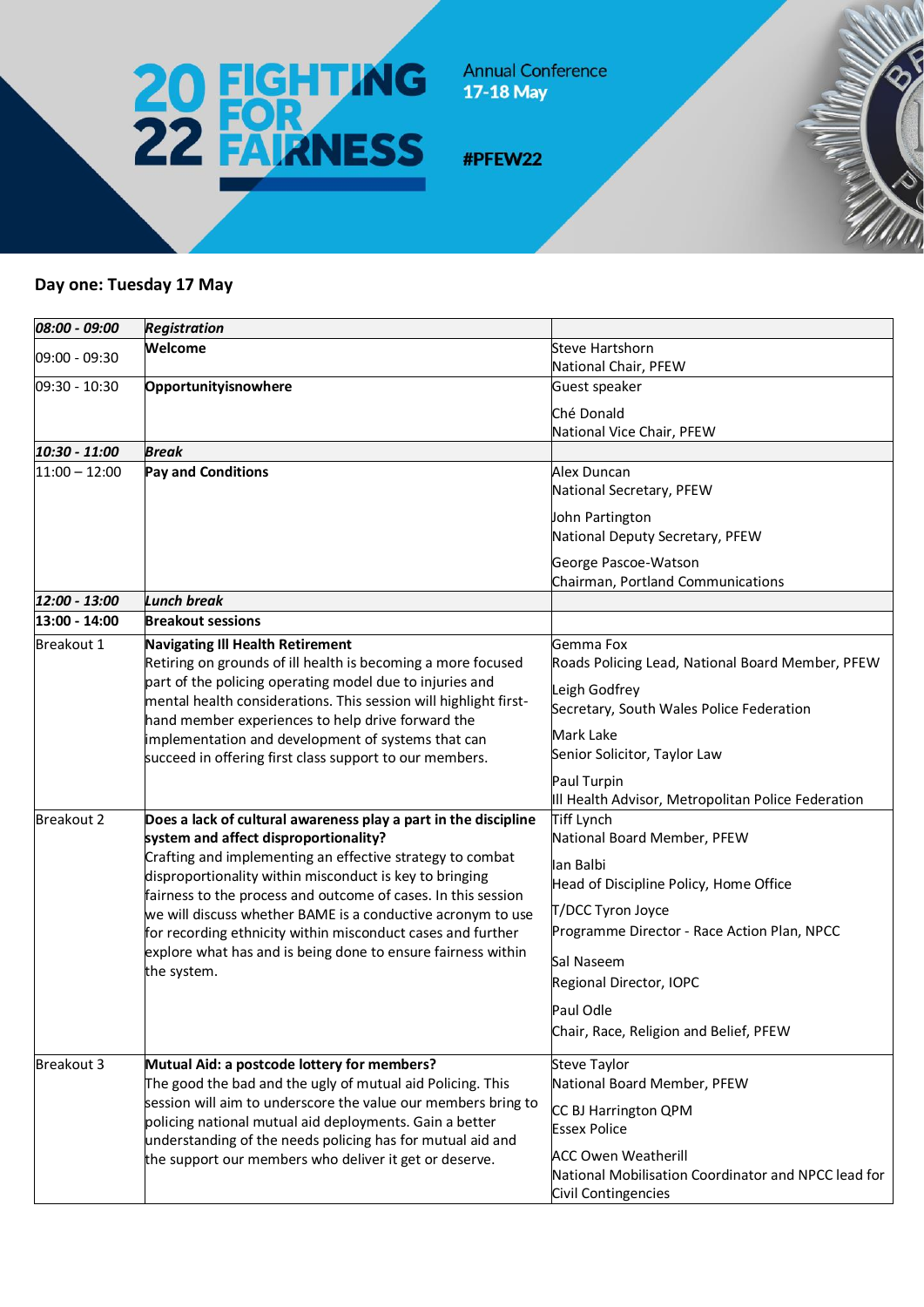| 14:05 - 15:10 | <b>Keynote Address</b>                                                                                                                                                                                                                                                                                                                                                                                                                                                                                                                                                                                                                                                                                                                                                                                | <b>Steve Hartshorn</b><br>National Chair, PFEW                                                                                                                                                                                                                                                                                                                                              |
|---------------|-------------------------------------------------------------------------------------------------------------------------------------------------------------------------------------------------------------------------------------------------------------------------------------------------------------------------------------------------------------------------------------------------------------------------------------------------------------------------------------------------------------------------------------------------------------------------------------------------------------------------------------------------------------------------------------------------------------------------------------------------------------------------------------------------------|---------------------------------------------------------------------------------------------------------------------------------------------------------------------------------------------------------------------------------------------------------------------------------------------------------------------------------------------------------------------------------------------|
|               |                                                                                                                                                                                                                                                                                                                                                                                                                                                                                                                                                                                                                                                                                                                                                                                                       | Senior Cabinet Minister                                                                                                                                                                                                                                                                                                                                                                     |
| 15:15 - 16:00 | <b>Break</b>                                                                                                                                                                                                                                                                                                                                                                                                                                                                                                                                                                                                                                                                                                                                                                                          |                                                                                                                                                                                                                                                                                                                                                                                             |
| 16:00 - 17:00 | Uplift - is it just a numbers game?<br>The need for extensive training for officers managing modern<br>policing challenges, is fundamental to delivering the officers of<br>the future. Focussing on tutor policy, retention and officer<br>experience, our experts will review the latest thought<br>leadership on the future of police training policy and if during<br>Uplift this has been compromised. Ensuring embedded<br>strategies are in place to secure the continuous delivery of<br>excellence in training for decades to come, is key to policing.<br>We will debate whether the Police Uplift Programme has<br>produced the officer numbers promised, if the experience of<br>new recruits been one that has delivered as promised and<br>what lessons have been learnt from the past. | Mark Jones<br>Secretary, North Wales Police Federation<br><b>IDr Sarah Charman</b><br>Professor of Criminology, Portsmouth University<br>Kurtis Christoforides<br>Managing Director, Police NOW<br>Sarah Davenport<br>Chief Superintendent and Change Manager on Police<br><b>Uplift Programme</b><br>Jo Noakes<br>Director of Leadership and Workforce Development,<br>College of Policing |
| 17:00 - 17:45 | Pension Remedy: The fight for fairness<br>Sponsored by Metfriendly<br>What is happening with the remedy? Find out more about the<br>issues causing contention and what PFEW is doing to address<br>them, along with advice on planning for retirement.                                                                                                                                                                                                                                                                                                                                                                                                                                                                                                                                                | Ché Donald<br>National Vice Chair, PFEW<br><b>Binder Bansel</b><br>Partner, Penningtons Manches Cooper LLP<br>Alex Duncan<br>National Secretary, PFEW<br>Simon Horgan<br>Field Officer, Metfriendly<br>Paul Turpin<br>Pensions Advisor, Metropolitan Police Federation                                                                                                                      |
| 17:45         | Close of day one                                                                                                                                                                                                                                                                                                                                                                                                                                                                                                                                                                                                                                                                                                                                                                                      |                                                                                                                                                                                                                                                                                                                                                                                             |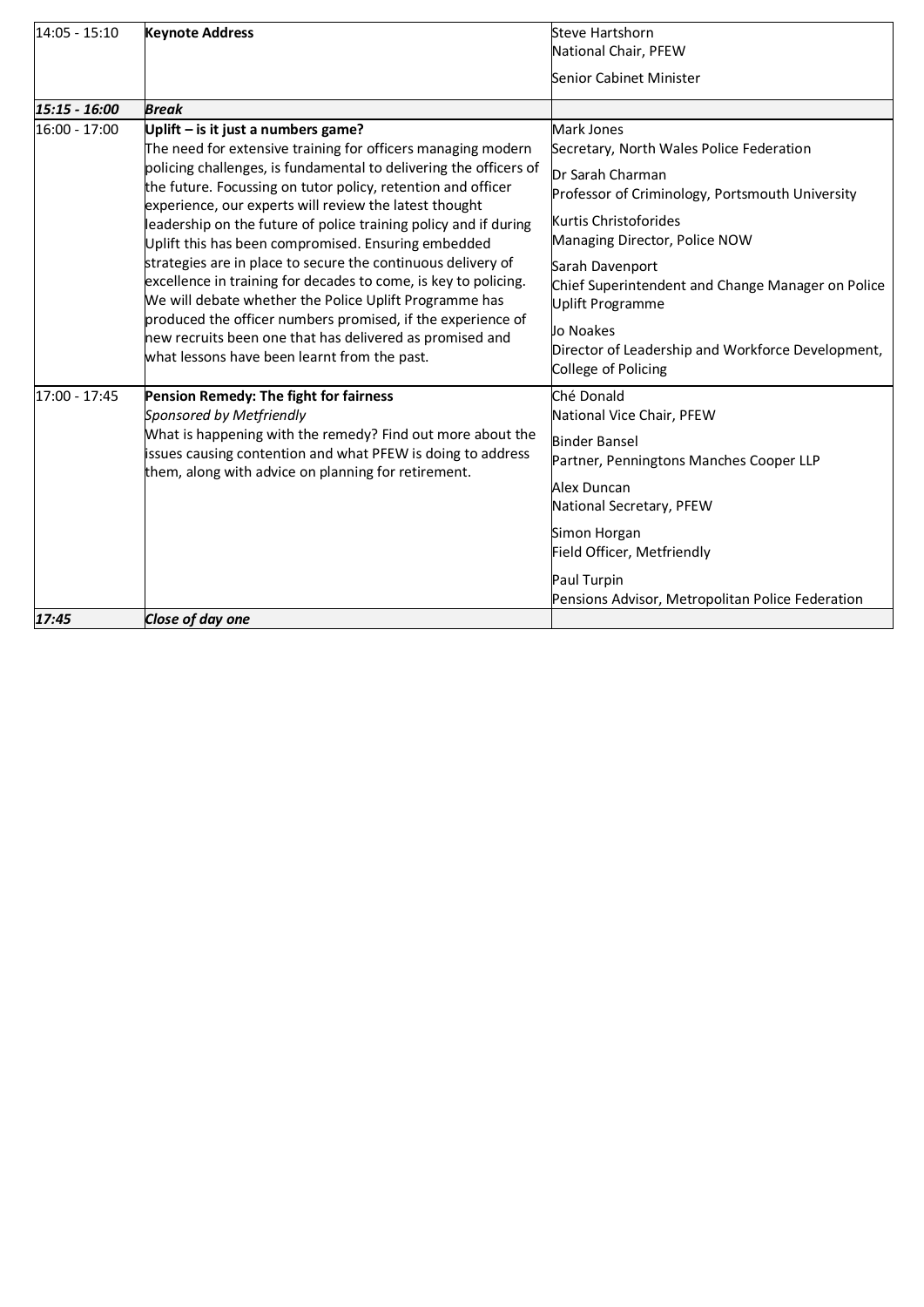

**Annual Conference** 17-18 May

#PFEW22

## **Day two: Wednesday 18 May**

| 09:00 - 09:15   | Welcome                                                                                                                                                                                                                                                                                                                                                                                                                                                 | lan Collins                                                                                                   |
|-----------------|---------------------------------------------------------------------------------------------------------------------------------------------------------------------------------------------------------------------------------------------------------------------------------------------------------------------------------------------------------------------------------------------------------------------------------------------------------|---------------------------------------------------------------------------------------------------------------|
|                 |                                                                                                                                                                                                                                                                                                                                                                                                                                                         | Facilitator                                                                                                   |
|                 | <b>Women in Policing Award</b>                                                                                                                                                                                                                                                                                                                                                                                                                          | DCC Maggie Blyth                                                                                              |
|                 | Sponsored by Metfriendly                                                                                                                                                                                                                                                                                                                                                                                                                                | VAWG Co-ordinator, NPCC                                                                                       |
|                 |                                                                                                                                                                                                                                                                                                                                                                                                                                                         | <b>Annette Petchey</b>                                                                                        |
|                 |                                                                                                                                                                                                                                                                                                                                                                                                                                                         | CEO, Metfriendly                                                                                              |
| 09:15 - 10:15   | Modernising hearings - do we need change and if so, how?<br>Since the introduction of LQC led hearings in 2016 there have<br>been some key changes. Recently there have been calls for<br>reform, by the NPCC, Police Foundation and Home Affairs Select<br>Committee, including reversion to Chief led hearings. This<br>session will discuss the issues and seek the views from all sides<br>about where hearings need reform and what the future may | <b>Phill Matthews</b><br>Conduct and Performance Lead, National Board<br>Member, PFEW                         |
|                 |                                                                                                                                                                                                                                                                                                                                                                                                                                                         | John Bassett<br>Chair of National Association of Legally Qualified<br>Chairs                                  |
|                 | hold.                                                                                                                                                                                                                                                                                                                                                                                                                                                   | Kathie Cashell                                                                                                |
|                 |                                                                                                                                                                                                                                                                                                                                                                                                                                                         | Director of Strategy and Impact, IOPC                                                                         |
|                 |                                                                                                                                                                                                                                                                                                                                                                                                                                                         | CC Craig Guildford<br>QPM Nottinghamshire Police                                                              |
| $10:15 - 11:15$ | Misogyny - Educate, Challenge, Change                                                                                                                                                                                                                                                                                                                                                                                                                   | Sue Honeywill                                                                                                 |
|                 | Every organisation is aiming to drive out misogyny in the<br>workforce from attitudes to culture. This session illustrates how<br>to fully realise the promotion of a modernised environment<br>where individuals feel empowered to challenge negative<br>experiences and generate positive workplace culture, leading to<br>higher professional standards.                                                                                             | Chair, National Women's Group, PFEW                                                                           |
|                 |                                                                                                                                                                                                                                                                                                                                                                                                                                                         | Superintendent Manjit Atwal QPM<br>Head of Delivery, Violence Against Women and Girls,<br>College of Policing |
|                 |                                                                                                                                                                                                                                                                                                                                                                                                                                                         | DCC Maggie Blyth<br>VAWG Co-ordinator, NPCC                                                                   |
|                 |                                                                                                                                                                                                                                                                                                                                                                                                                                                         | Sam Hawkins<br>Secretary, National Women's Group, PFEW                                                        |
|                 |                                                                                                                                                                                                                                                                                                                                                                                                                                                         | Zoe Wakefield<br>National Women's Group, PFEW                                                                 |
| $11:15 - 11:45$ | <b>Break</b>                                                                                                                                                                                                                                                                                                                                                                                                                                            |                                                                                                               |
| 11:45 - 13:15   | Treasurers' report                                                                                                                                                                                                                                                                                                                                                                                                                                      | Simon Kempton<br>National Treasurer, PFEW                                                                     |
|                 |                                                                                                                                                                                                                                                                                                                                                                                                                                                         | <b>Steve Hartshorn</b><br>National Chair, PFEW                                                                |
|                 |                                                                                                                                                                                                                                                                                                                                                                                                                                                         | Alex Duncan<br>National Secretary, PFEW                                                                       |
| $13:15 - 14:15$ | Lunch break<br>Women in Policing lunch                                                                                                                                                                                                                                                                                                                                                                                                                  |                                                                                                               |